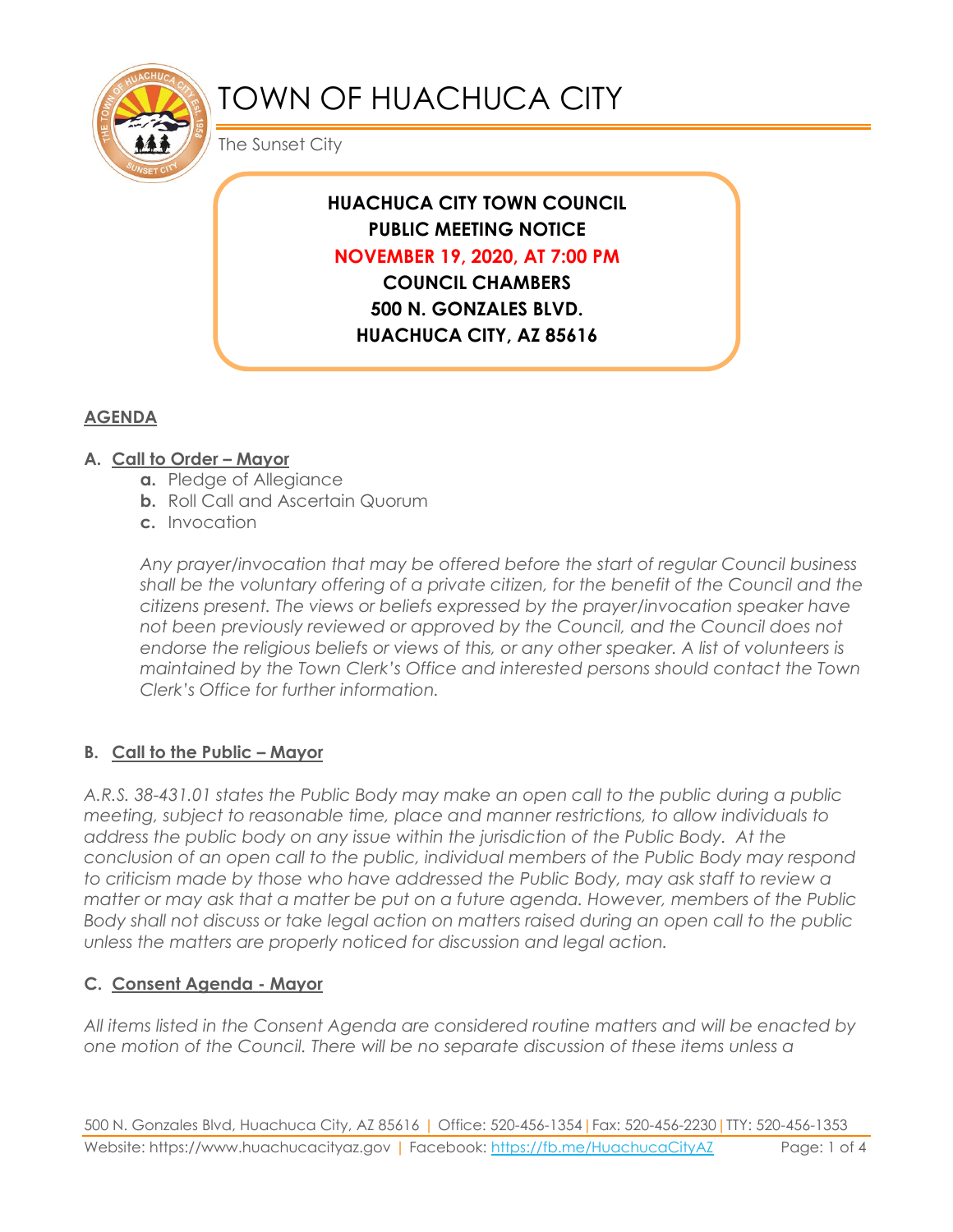*Member of the Town Council requests that an item or items be removed for discussion. Council Members may ask questions without removal of the item from the Consent Agenda. Items removed from the Consent Agenda are considered in their normal sequence as listed on the agenda, unless called out of sequence.*

- **C.1** Consider approval of the minutes of the Special Council meeting held on November 4, 2020, the Special Council meeting held on November 5, 2020, the Regular Council meeting on November 5, 2020, and the Executive Sessions on November 4, 2020 and November 5, 2020.
- **C.2** Consider approval of the Payment Approval Report.

## **D. Unfinished Business before the Council – Mayor**

*Public comment will be taken at the beginning of each agenda item, after the subject has been announced by the Mayor and explained by staff. Any citizen, who wishes, may speak one time for five minutes on each agenda item before or after Council discussion. Questions from Council Members, however, may be directed to staff or a member of the public through the Mayor at any time.*

## **E. New Business Before Council - Mayor**

*Public comment will be taken at the beginning of each agenda item, after the subject has been announced by the Mayor and explained by staff. Any citizen, who wishes, may speak one time for five minutes on each agenda item before or after Council discussion. Questions from Council Members, however, may be directed to staff or a member of the public through the Mayor at any time.* 

**E.1 Discussion and or/Action [Town Attorney]:** Authorization to approve a Memorandum of Understanding with the State of Arizona and other political subdivisions within the State to join in collective efforts to reach a settlement of common claims arising out of the manufacture and distribution of legal opioid medications.

**E.2 Discussion and/or Action [Suzanne Harvey]:** Director Harvey will ask for Council direction regarding the Sewer Pond closure project, including applying for funding from the State's Clean Water and Drinking Water Revolving Fund by applying to the State Water Infrastructure Finance Authority. Ms. Harvey will also seek authority to engage a contractor for the project through the State's cooperative job order contracting program.

**E.3 Discussion and/or Action [Suzanne Harvey]:** Director Harvey will provide an update regarding the Town's plans for holiday events, and Chief Thies will seek approval for the planned parade route and road closures associated with it.

**E.4 Discussion and/or Action [Mayor Wallace]:** Direction to staff to establish a civilian review board for police department matters.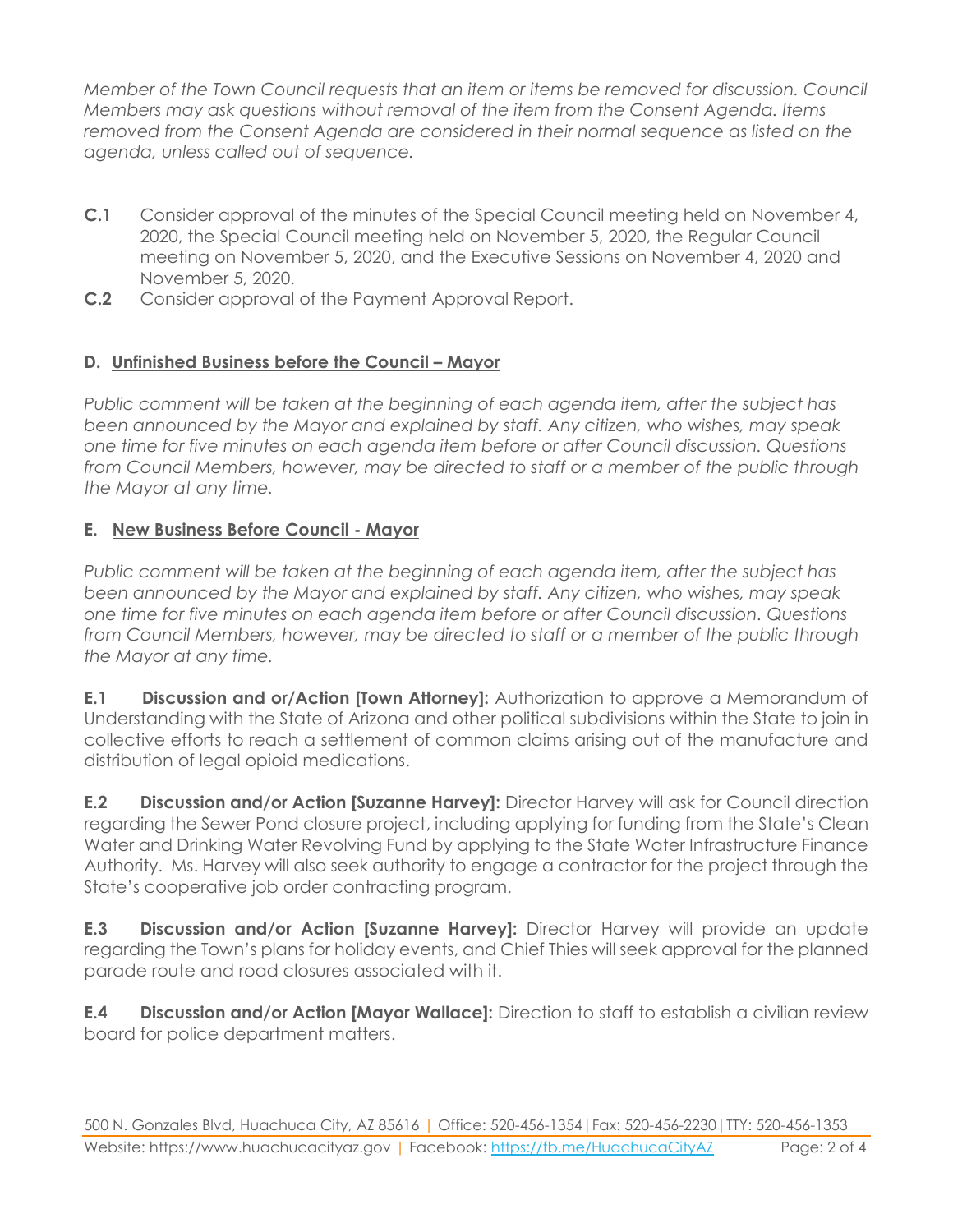**E.5 Discussion and/or Action [Mayor Wallace]:** Resolution 2020-27 approving a renewal of the intergovernmental agreement with the Whetstone Fire District for the District to provide fire and emergency medical services to the Town.

**E.6 Discussion and/or Action [Town Attorney]:** Mr. Benavidez will present a contract for the Council to engage Suzanne Harvey to serve as the Town Manager.

**E.7 Discussion and/or Action [Suzanne Harvey]:** Authorization to engage Lumen Technologies to provide internet services to the Town of Huachuca City's Administrative and Public Safety buildings.

**E.8 Discussion and/or Action [Mayor Wallace]:** Sierra Vista Metropolitan Planning Organization ["SVMPO"] presentation to outgoing Councilmember, Joy Banks, for her service to the SVMPO and the community.

**E.9 Discussion and/or Action [Mayor Wallace]:** Acceptance of the resignation of Councilmember Joy Banks, and appreciation for her service to the Town.

**E.10 Discussion and/or Action [Mayor Wallace]:** Adoption of Resolution 2020-26 canvassing the results of the general election held on November 3, 2020. The Mayor will also have the elected councilmembers take the oath of office.

**E.11 Discussion and/or Action [Mayor Wallace]:** The Council will announce a vacant seat on the Council and will discuss how the Council would like to proceed in filling it, as required by Town Code section 2.05.040.

**F. Department Director reports**

**G. Items to be placed on future agendas**

- **H. Reports of Current Events by Council**
- **I. Adjournment**

Posted at 5:00 PM on November 16, 2020, at the following locations:

| <b>Town Hall Bulletin Board</b> | <b>Town Hall Lobby Windows</b> | <b>Town Website</b>         |
|---------------------------------|--------------------------------|-----------------------------|
| 500 N. Gonzales Blvd.           | 500 N. Gonzales Blvd.          | https://huachucacityaz.gov  |
| Huachuca City, AZ 85616         | Huachuca City, AZ 85616        |                             |
| <b>Huachuca City U.S. Post</b>  | <b>Huachuca City Library</b>   | <b>Huachuca City Police</b> |
| <b>Office</b>                   | Windows                        | <b>Department</b>           |
| 690 N. Gonzales Blvd.           | 506 N. Gonzales Blvd.          | 500 N. Gonzales Blvd.       |
| Huachuca City, AZ 85616         | Huachuca City, AZ 85616        | Huachuca City, AZ 85616     |

*Ms. Brandye Thorpe* Town Clerk